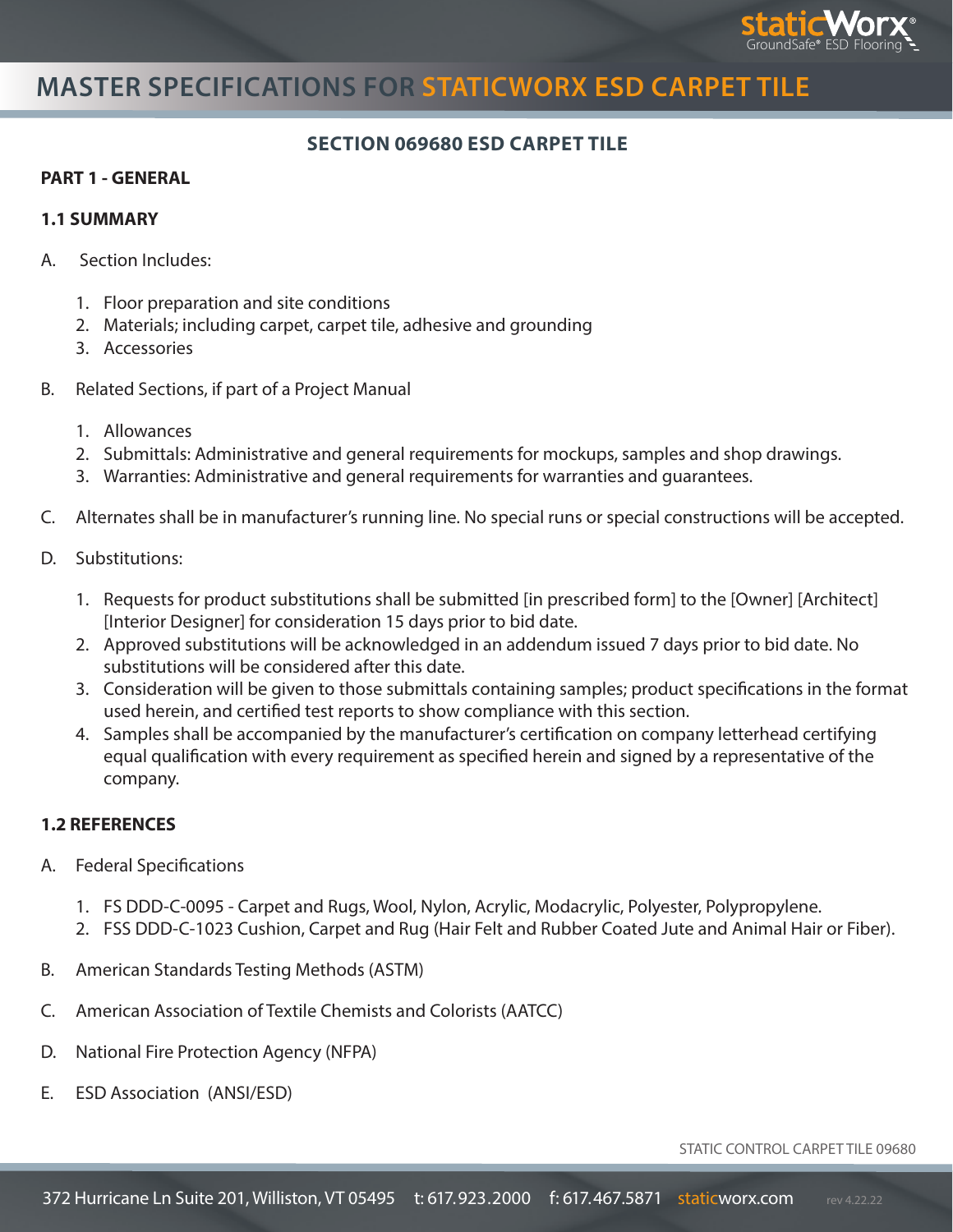

## **1.3 ACTION SUBMITTALS**

- A. Submittals shall be made in compliance with the project manual
- B. Product Data: For each type of product.
	- 1. Show compliance to required static control standard, safety codes, and traffic ratings for the intended application.
	- 2. Manufacturer's installation instructions.
- C. Shop Drawings:
	- 1. Show layout of seams, edges and other conditions where joined or butted to adjacent materials.
	- 2. Indicate method of joining seams and direction of carpet.
	- 3. Indicate grounding schematics.
- D. Samples
	- 1. Minimum, 12" x 18" (300cm x 457cm) samples of proposed carpet.
	- 2. Minimum 12" (300cm) sample of each type of exposed edge strip or accessory items.
	- 3. Samples shall be of material proposed for use.
	- 4. Sample should be example of the electrical properties.
- E. Maintenance Instructions
	- 1. Include maintenance procedures, recommended maintenance materials, and suggested schedule for cleaning.
	- 2. List materials, substances, and other items which will affect finishes and performance.

### **1.4 QUALITY ASSURANCE**

- A. Carpet manufacturer shall have been manufacturing commercial and/or contract carpet tile continuously for a period of 10 years.
- B. Qualifications of Installers: All work shall be done by installation firms specializing in commercial carpet installation. It is recommended that, whenever possible, the firm shall be a member of the Floor Covering Installation Contractors Association (FCICA) or certified by the Floor Covering Installation Board (FCIB).
- C. Carpet manufacturer shall certify by register and roll numbers or M.O.# that carpet shipped for this project complies with all requirements of this Section subject to normal manufacturing tolerances.

### **1.5 DELIVERY, STORAGE, AND HANDLING**

- A. Carpeting shall be delivered to the job site in original mill wrapping with each roll or tile box having its register number properly attached, clearly marked as to size, dye lot, and materials.
- B. Material shall be stored in an enclosed and dry area protected from damage and soiling.
- C. Coordinate location or storage area within building with the General Contractor.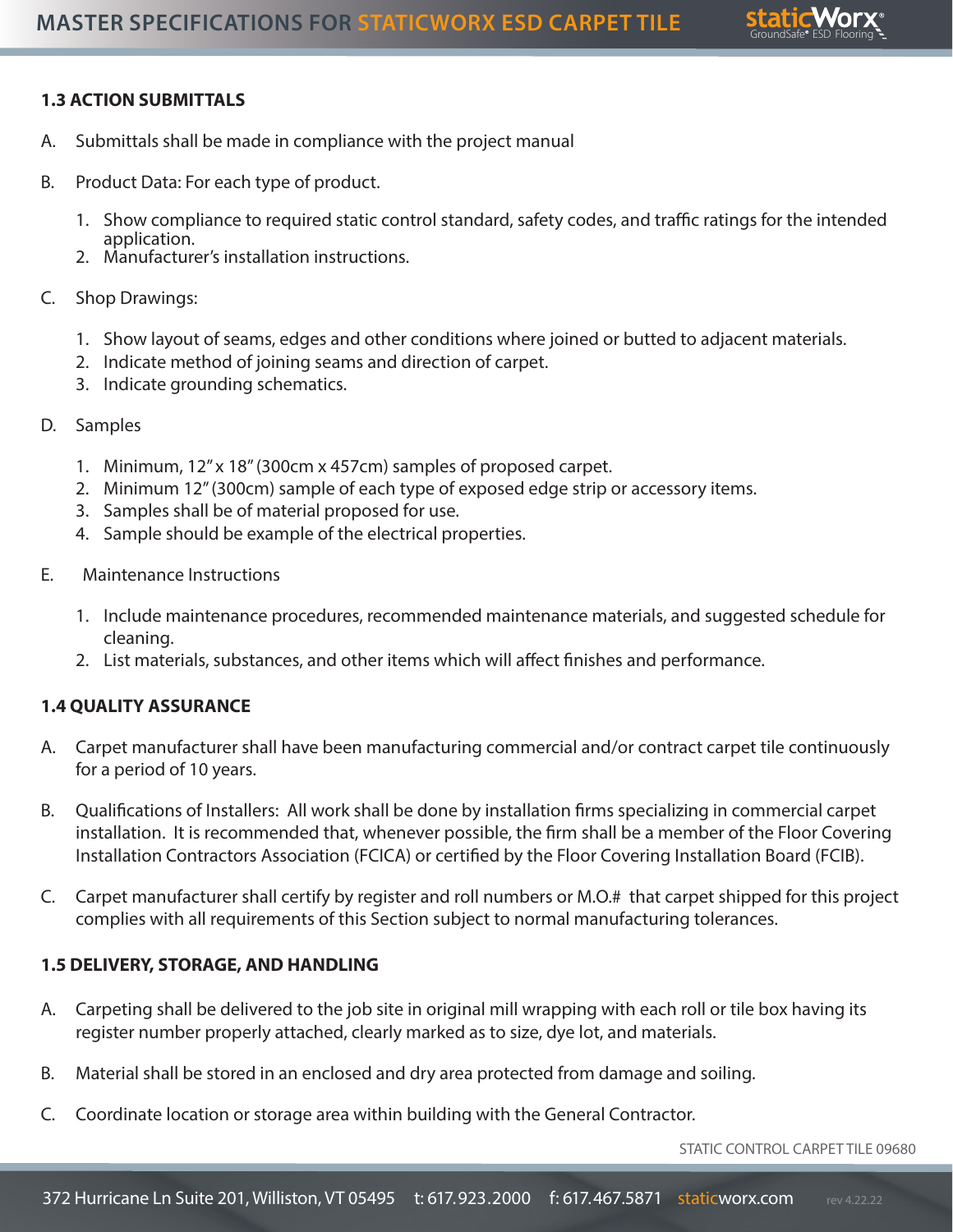

## **1.6 FIELD CONDITIONS**

- A. Floor covering installation contractor shall visit the site and be responsible for all measurements and job conditions.
- B. Sequence carpeting with other work so as to minimize possibility of damage and soiling of carpet during remainder of construction period.
- C. Do not begin carpet installation until painting and finishing work are complete and ceilings and overhead work have been tested, approved, and completed.
- D. Maintain room temperature at 65°F (18°C) minimum for at least 48 hours prior to installation and relative humidity at 65% maximum.
- E. After installation, continue to fresh-air ventilate for 48 to 72 hours at normal room temperatures by operating the ventilation fan system at full capacity and by opening windows and doors, if possible.

### **1.7 WARRANTY**

- A. Manufacturer's Warranty: Carpet shall carry a 15 year Manufacturer's Warranty. See written warranty document for details.
- B. Floor Covering Installation Contractor's Warranty: Submit a certificate guaranteeing the installation to be free of defects in workmanship for a period of one year. The certificate shall include the following statement: Installer shall, at his own expense and upon written notice from the Owner or his representative, promptly correct/replace any and all improper work and material that may become apparent within [one] year after the date of final completion.

### **PART 2 - PRODUCTS**

### **2.1 MANUFACTURERS**

- A. Staticworx, Inc., 372 Hurricane Ln Suite 201, Williston, VT 05495. 1 (617) 923-2000
- B. Substitutions: Must be approved by the [Owner] [Architect] [ Interior Designer] prior to bid date

### **2.2 PERFORMANCE REQUIREMENTS**

- A. Carpet tile shall be first quality of American manufacture and all yarn shall be of domestic origin.
- B. Carpet shall be manufactured by Staticworx, Inc.
- C. Style Name ShadowFX SDC "Patterns" Static Dissipative Carpet Tile
- D. Color TBD
- E. Static Control Fiber: Continuous Static Dissipative Staticworx® 44 denier helix fiber.
- F. Yarn System Post-consumer content Type 6,6 branded nylon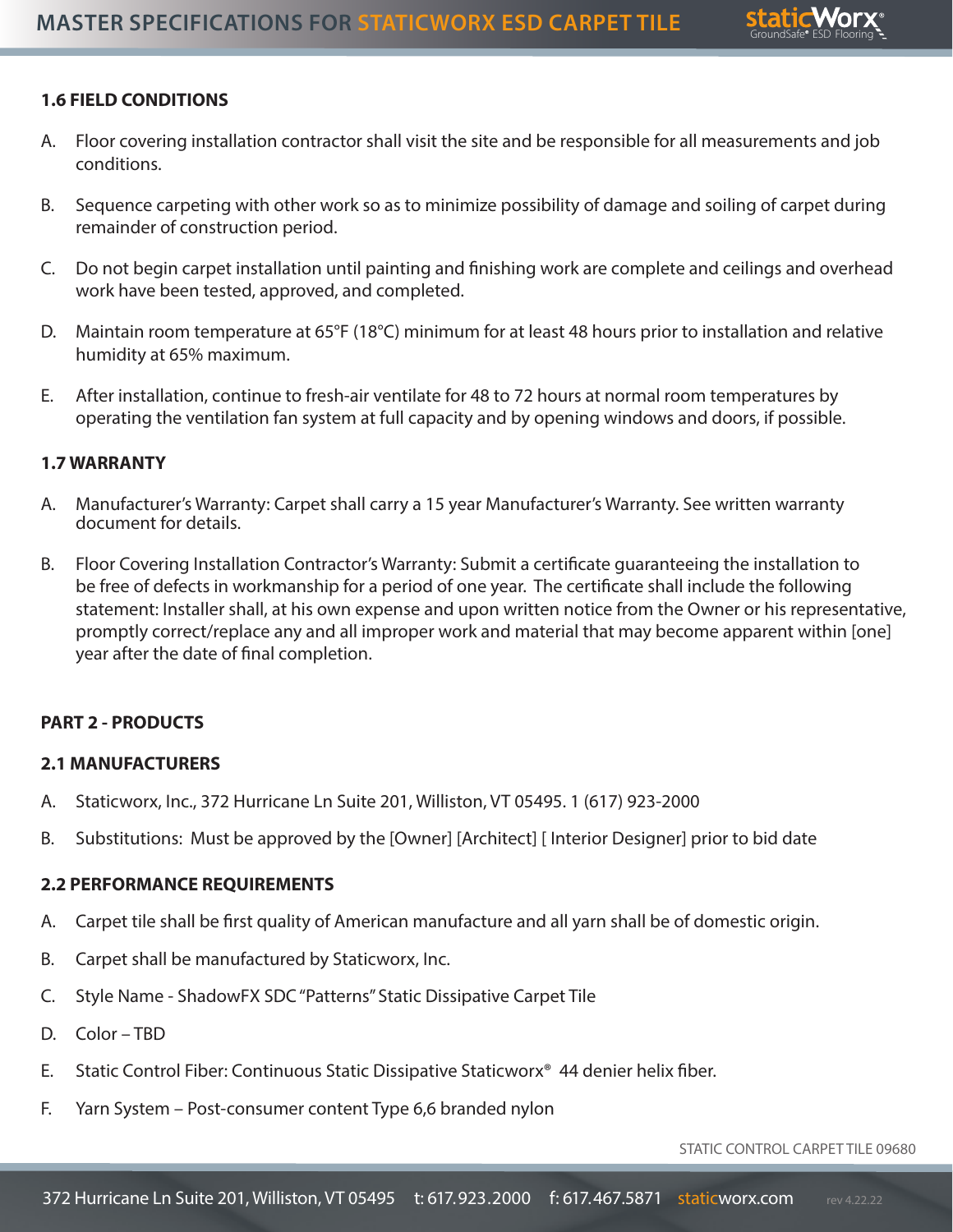

- G. Yarn Manufacturer Universal
- H. Recycled Content
	- 1. Post-industrial range: 56%
	- 2. Post-consumer: 2%
	- 3. Total recycled content: 58%
- I. Yarn Construction Tufted textured loop
- J. Dye Method 100% Solution Dyed
- K. Dye Lots Mergeable
- L. Manufacturing Process Tufted
- M. Gauge  $-1/12$  in
- N. Tufted Stitches Per Inch 7.7/in
- O. Tufted Pile Height 0.12 in
- P. Tufted Yarn Weight 15 oz/yd<sup>2</sup>
- Q. Pile Thickness 0.074 in
- R. Pile Density 7,297 oz/yd<sup>3</sup>
- S. Fiber Modification Ratio 1.7 to 1.9
- T. Tile Size: 50cm x 50cm (19.69in x 19.69in)
- U. Radiant Panel Class 1 (ASTM E 648) passes
- V. Smoke Density  $< 450$  (ASTM E 662)
- W. Flammability Passes Methenamine Pill Test (DOC-FF1-70)
- X. Lightfastness  $\geq 4.0 \oslash 60$  AFUs (AATCC 16 E)
- Y. Dimensional Stability AACHEN Din 54318 < .10%
- Z. Traffic Classification Severe, 24/7 and Factory rated
- AA. Soil Stain Protection Protekt<sup>2®</sup>
- BB. Preservative Protection Intersept®
- CC. Preservative Efficacy
	- 1. (AATCC 174 Parts 2&3) 99% Reduction/No Mold 7 Days
	- 2. (ASTM E-2471) Complete Inhibition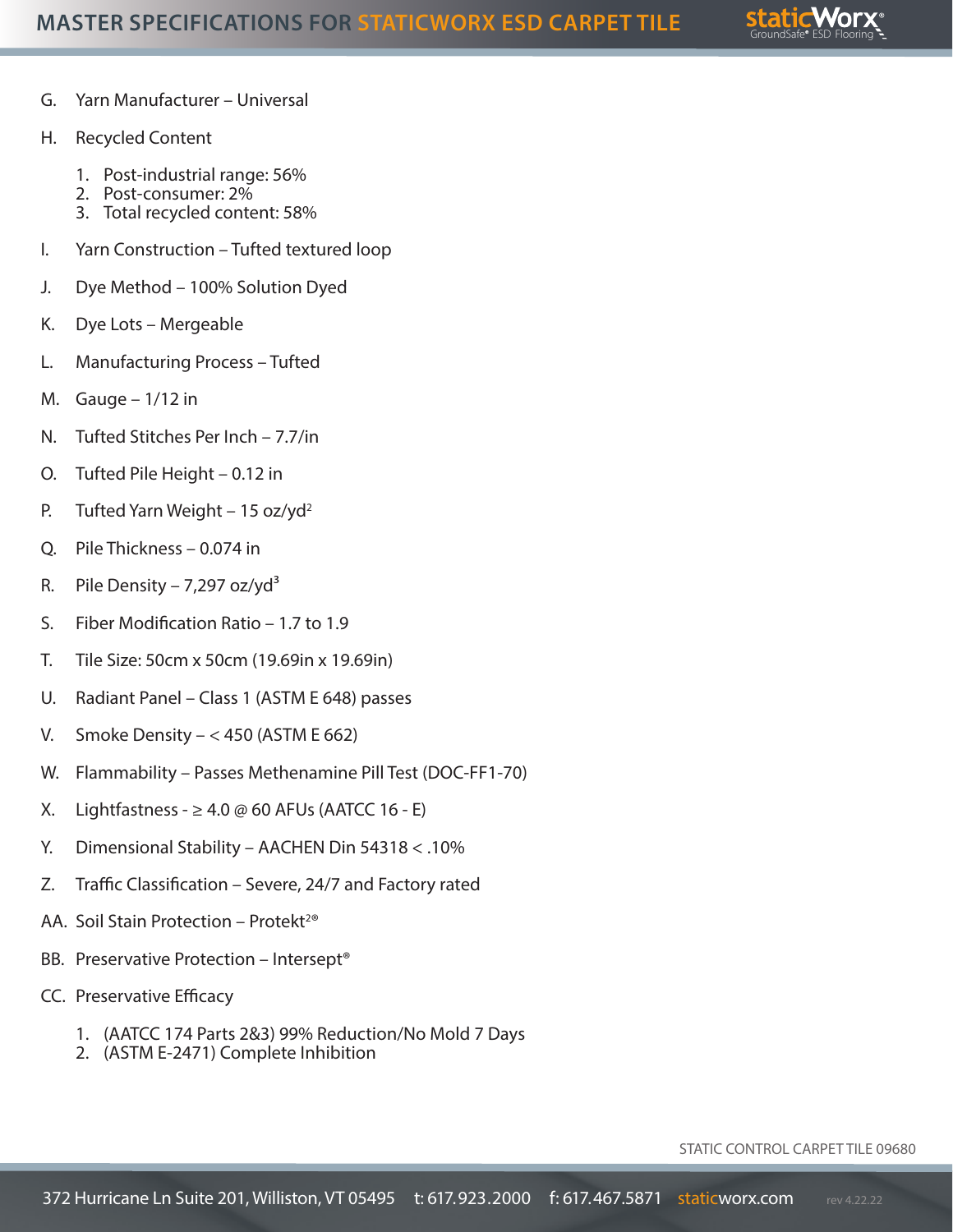

- DD. Electrostatic Propensity < 0.4 kV (AATCC 134-1996)
- EE. Electrical Resistance ANSI/ESD S7.1, RTT, RTG:
	- 1. 1.0 x 106 Ohms Minimum, 1.0 x 109 Ohms Maximum (ANSI/ESD S7.1-2013)
	- 2. ANSI/ESD S20.20-2007:
		- a. ANSI/ESD S97.2 Voltage on a person < 100 volts when tested with approved conductive footwear system.
		- b. ANSI/ESD S97.1 System resistance  $<$  3.5 x 10<sup>7</sup> Ohms
- FF. Grounding: Groundable Path
	- 1. Grounding Connector: 5 mm, 26 gauge Copper strip
	- 2. Grounding Frequency 1 ground connector per 1,000 square feet and minimum of 1 per room
- GG. Adhesive Groundtack™ conductive, releasable adhesive for carpet tile  $\left\langle \right.$ <1.0x10<sup>6</sup> Ohms Rtt)
- HH. Glue-free Installation Use GroundBridge™ underlayment with Interface TacTiles®
- II. Crockfastness: AATCC Test Method 165 Minimum stain rating on International Grey Scale of not less than 5 wet and dry.
- JJ. Atmospheric Fading AATCC Test Method 129 Ozone/AATCC Test Method 23, Burned Gas shall not be less than 3 on International Grey. Scale after two cycles on each test.

#### **2.3 ACCESSORIES**

- A. Subfloor Underlayment: Base Portland cement powder, mixed with liquid latex recommended by the carpet manufacturer. **Adhesives and cements not approved by the carpet manufacturer will void carpet warranties.**
- B. Installation Floor Adhesive:
	- 1. Staticworx, Inc. GroundTack Low VOC releasable adhesive with Thunderon conductive fibers
	- 2. Staticworx GroundBridge™ conductive underlayment and Interface TacTiles™
- C. Edge strips: As selected by owner, architect, and/or interior designer
- D. Stair Nosing: As selected by owner, architect, and/or interior designer
- E. Resilient Base: Provide [rubber base] [vinyl base] [wood base (shoe mold)] with smooth finish, matching end stops and preformed outside corner units. Unless otherwise shown, provide 4" high base with [top set cove] [carpet] profile.

#### **2.4 SOURCE QUALITY CONTROL**

A. Manufacturer shall be from an integrated mill (in-house fiber and/or yarn manufacturing, tufting, dyeing and finishing) with a formal Quality Improvement Process or equivalent quality initiative (Juran, Deming, ISO 9000, SIX SIGMA) in operation. Manufacturer shall provide verification when requested.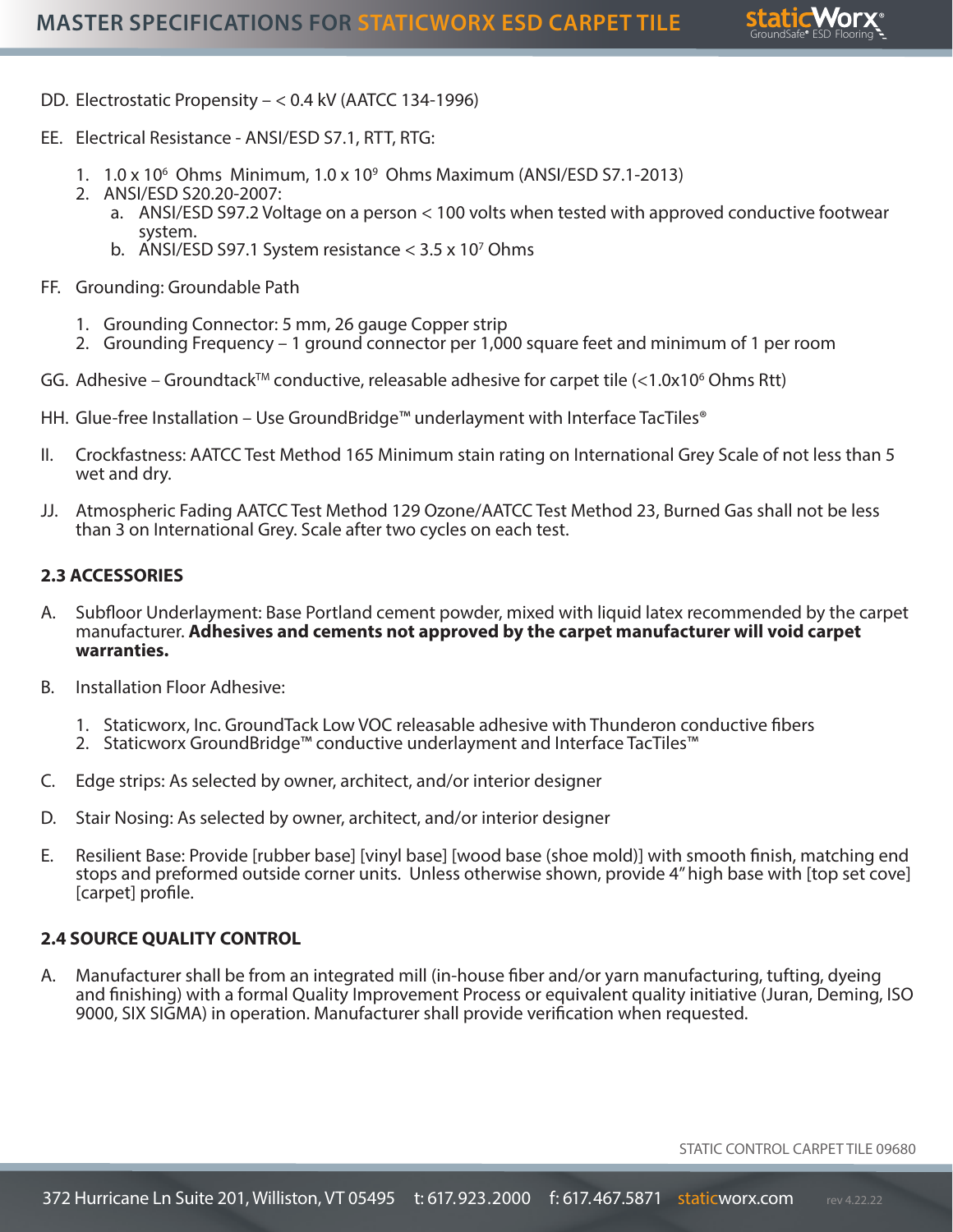

#### B. Testing

- 1. Upon request, carpet supplier shall furnish test results by a certified testing laboratory made for each of the performance criteria listed herein.
- 2. [Owner] [Architect] [Interior Designer] at his option, may request additional tests from an independent test lab at his own expense on any portion of furnished fabric for conformance with his criteria.
- C. Tests, if ordered, shall be at the expense of the owner if material is in compliance with this section. If material is not in compliance with this section, the carpet supplier shall bear testing costs.

#### **PART 3 - EXECUTION**

#### **3.1 EXAMINATION**

- A. Report to the [General Contractor] [Architect] [Owner] [Interior Designer], in writing, any imperfections, unacceptable conditions and/or corrections required to be made before commencing work of this section.
- B. Beginning installation of any given area means acceptance of all surfaces and conditions affecting the work of this area by the floor covering installation contractor.
- C. Where primers/sealers are used, their compatibility with adhesive shall be verified prior to starting work.

#### **3.2 PREPARATION**

- A. It shall be the responsibility of the [General Contractor] [Owner] to present the floors in a condition to receive the carpet.
- B. Surface to receive carpet must be free of dirt, solvents, oil, grease, paint, plaster, moisture, and other substances detrimental to proper performance of adhesive and carpet.
- C. Concrete Surfaces
	- 1. The [General Contractor] [Owner] must submit to the floor covering installation contractor prior to installation a written report on the moisture and alkalinity condition of the concrete slab. Results of ASTM F1869 - 04 Anhydrous Calcium Chloride test should be < 5 pounds per 1,000ft² / 24 hours and results of ASTM F 2170 should be below 75% RH.
	- 2. Check to ensure there is no dusting. A primer may be needed to prevent dusting.
- D. Existing vinyl composition tile, wood, terrazzo other acceptable securely bonded floor coverings must be clean and free of all waxes, finishes, sealers, or other contaminants.

#### **3.3 INSTALLATION**

- A. Carpet shall be installed in strict accordance with manufacturer's written instructions and recommendations (Staticworx, Inc. Installation Guidelines); maintain uniformity of direction and lay of pile.
- B. Apply floor adhesive uniformly to substrate in accordance with manufacturer's instructions. Butt carpet tile edges firmly together to form seams without gaps. Remove adhesive promptly from face of carpet.
- C. Where carpet meets dissimilar floor surface, proper edge molding shall be used.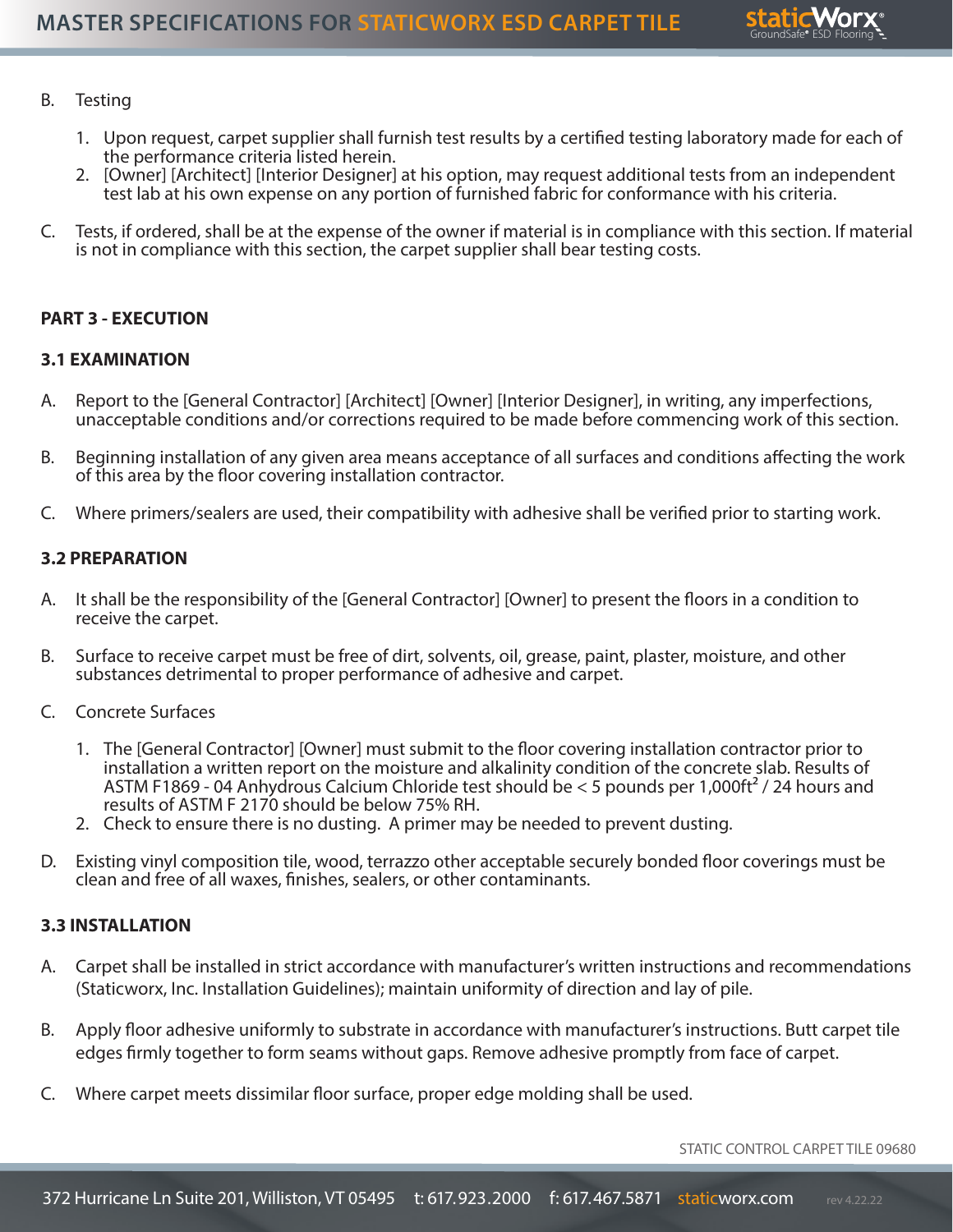

- D. Install edge moldings where carpet edge is exposed and at transitions to other floor coverings. Edge moldings shall be securely anchored to substrate.
- E. Apply base at all adhered carpet installations, to walls, columns, pilasters, casework, and other permanent fixtures in rooms or areas where base is required.
	- 1. Install base in lengths as long as practical, with preformed corner units.
	- 2. Tightly bond base to backing throughout length of each piece, with continuous contact at horizontal and vertical surfaces.
	- 3. On masonry surfaces, of other similar irregular surfaces, fill voids along top edge of wall base with base manufacturer's recommended adhesive filler material.
- F. Grounding copper grounding strips be placed approximately 25' to 40' apart throughout the installation or accessible to all I-beams or other designated building or electrical ground. The copper strip shall be installed at least every 1,000 square feet or 1 ground strip per room minimum.
- G. Stairs
	- 1. Install stair nosing full width of tread, in one continuous piece.
	- 2. Adhere over center surface and fit accurately and securely.
	- 3. Adhere carpet tight to treads and risers. Confirm that stair nosings to receive carpet have a minimum radius of ¾".
	- 4. Butt carpet on treads and risers tight to nosing.

#### **3.4 RESTORATION**

- A. Any damage done to point, walls, woodwork, floors, and/or similar finishes as a result of this work, shall be the responsibility of the carpet contractor.
- B. Required repairs shall be made by the proper trade contracted on the work of this project that shall make the necessary repairs and shall be paid by the carpet subcontractor for the repair work.

#### **3.5 CLEANING/CARE**

- A. Upon completion of the installation, remove all waste materials, tools and equipment.
- B. Using commercial vacuums, thoroughly vacuum the entire floor surface to the [Owner's][Architect's] [Interior Designer's] satisfaction.
- C. Remove spots or replace carpet where spots cannot be removed.
- D. Remove debris, sorting pieces to be saved from scraps to be disposed of.
	- 1. Usable pieces of carpet are to be returned to their original packaging and left on the job site and placed in an orderly manner in such areas as designed by the [Owner] [Architect][Interior Designer].
	- 2. Dispose of smaller pieces as construction waste in accordace with local, state, and federal regulations.
- E. Provide protection methods and materials needed to ensure that carpeting will be without deterioration or damage at time of substantial completion.